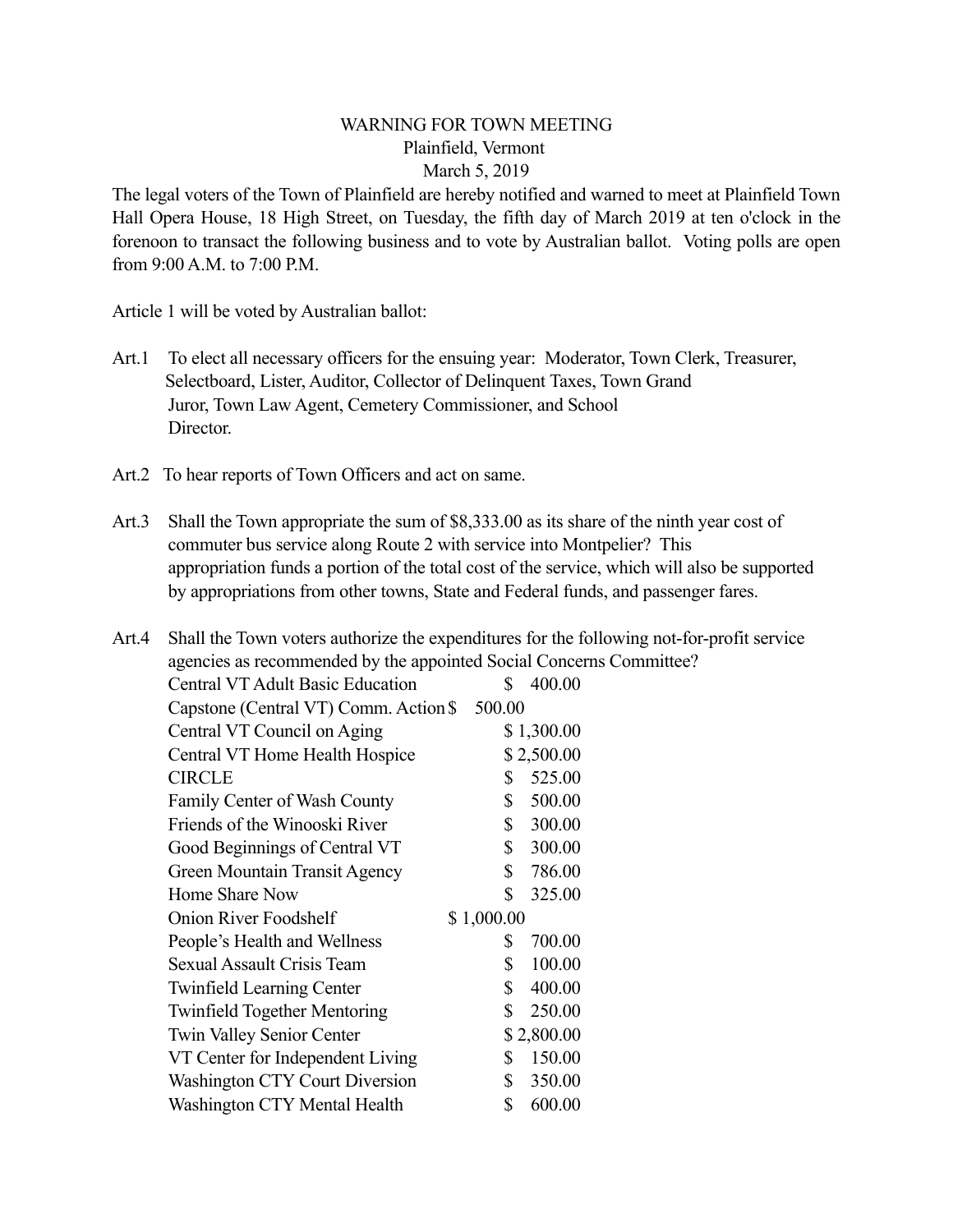Washington CTY Youth Service Bureau  $$ 400.00$ Total \$14,186.00

- Art.5 Shall the Town voters authorize an appropriation of \$37,500 to the Cutler Memorial Library to pay for the librarian and the purchase of materials and services that the library acquires to make accessible to the community?
- Art.6 To see what amount of money the Town will vote to pay for Water and Wastewater departments for the period of July 1, 2019 to June 30, 2020.
- Art.7 To see what amount of money the Town will vote to pay for highways, bridges, fire department, and administrative operations of the Town of Plainfield for the period of July 1, 2019 to June 30, 2020.
- Art.8 Shall the Town of Plainfield authorize the Selectboard to apply any surplus from the current fiscal year to reduce taxes in the next fiscal year?
- Art.9 Shall the Town vote to accept the provisions of public statutes relating to the collection of taxes by the Town Treasurer, (VSA 32 Section 4791) and vote to collect municipal taxes thirty days from mailing and not prior to August 14, 2019 and collect school taxes on November 13, 2019 and February 12, 2020, collecting half of the total school taxes on each of those dates?
- Art.10 To transact any other non-binding business that may properly come before the meeting.

Ross Sneyd, Chair Sasha Thayer Tammy Farnham Plainfield Selectboard

Dated at Plainfield, Vermont January 28, 2019 Received for recording January 29, 2019 Attest: Linda B. Wells, Town Clerk